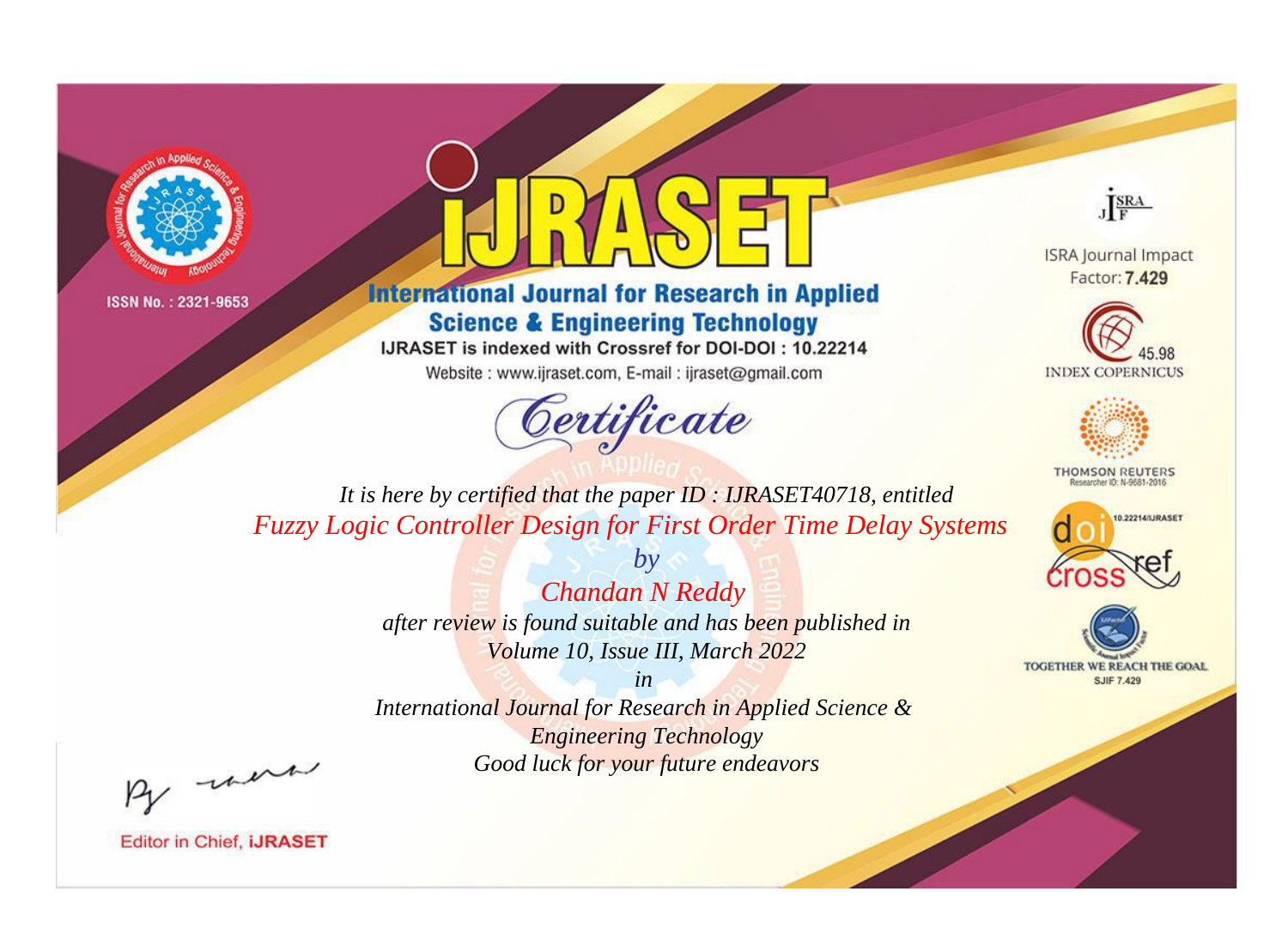



**International Journal for Research in Applied Science & Engineering Technology** 

IJRASET is indexed with Crossref for DOI-DOI: 10.22214

Website: www.ijraset.com, E-mail: ijraset@gmail.com



JERA

**ISRA Journal Impact** Factor: 7.429





**THOMSON REUTERS** 



TOGETHER WE REACH THE GOAL **SJIF 7.429** 

*It is here by certified that the paper ID : IJRASET40718, entitled Fuzzy Logic Controller Design for First Order Time Delay Systems*

> *Aman Mishra after review is found suitable and has been published in Volume 10, Issue III, March 2022*

*by*

*in* 

*International Journal for Research in Applied Science & Engineering Technology Good luck for your future endeavors*

By morn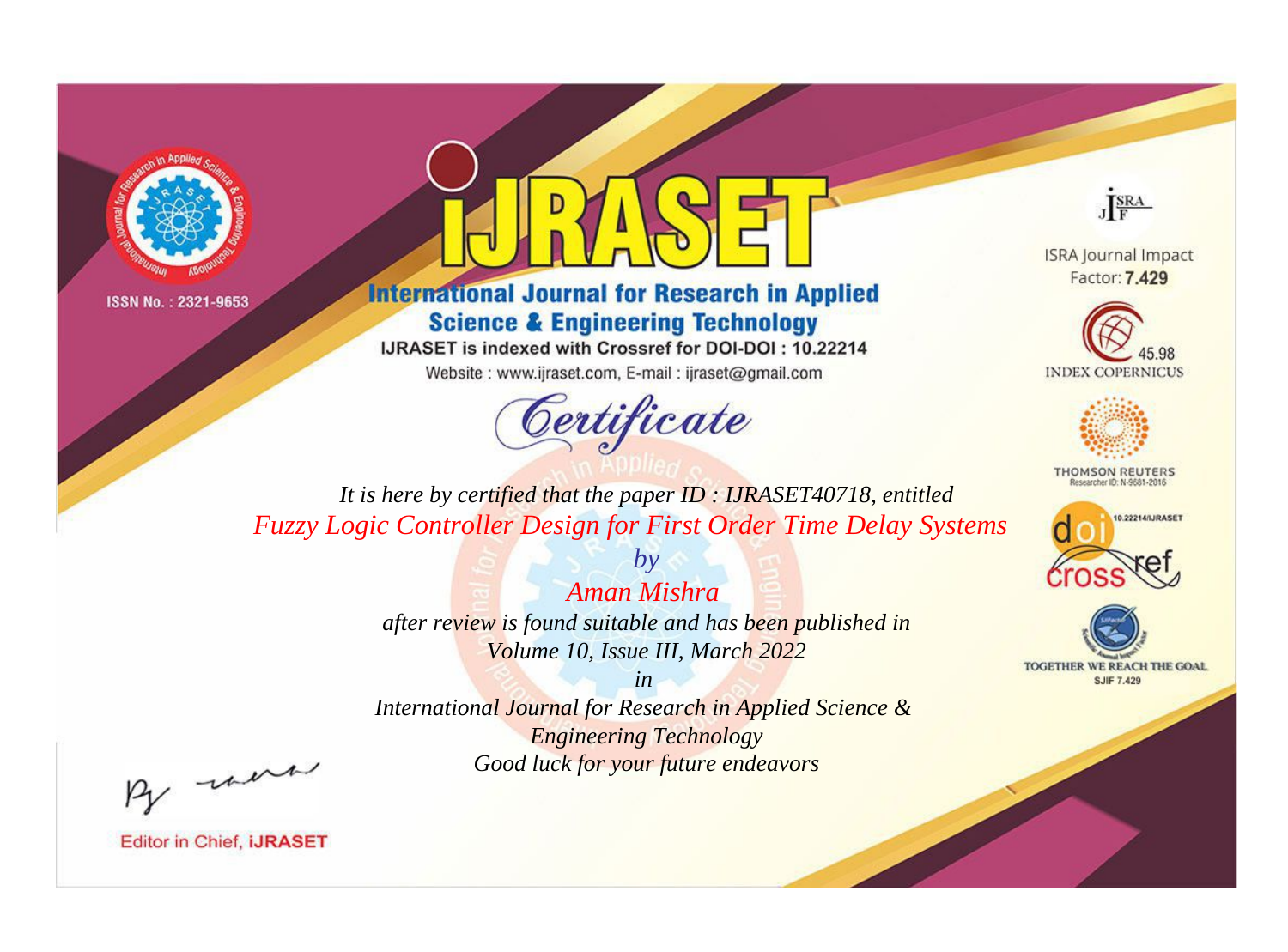



**International Journal for Research in Applied Science & Engineering Technology** 

IJRASET is indexed with Crossref for DOI-DOI: 10.22214

Website: www.ijraset.com, E-mail: ijraset@gmail.com



JERA

**ISRA Journal Impact** Factor: 7.429





**THOMSON REUTERS** 



TOGETHER WE REACH THE GOAL **SJIF 7.429** 

It is here by certified that the paper ID: IJRASET40718, entitled **Fuzzy Logic Controller Design for First Order Time Delay Systems** 

> **Charan Kumar N** after review is found suitable and has been published in Volume 10, Issue III, March 2022

 $b\nu$ 

 $in$ International Journal for Research in Applied Science & **Engineering Technology** Good luck for your future endeavors

By morn